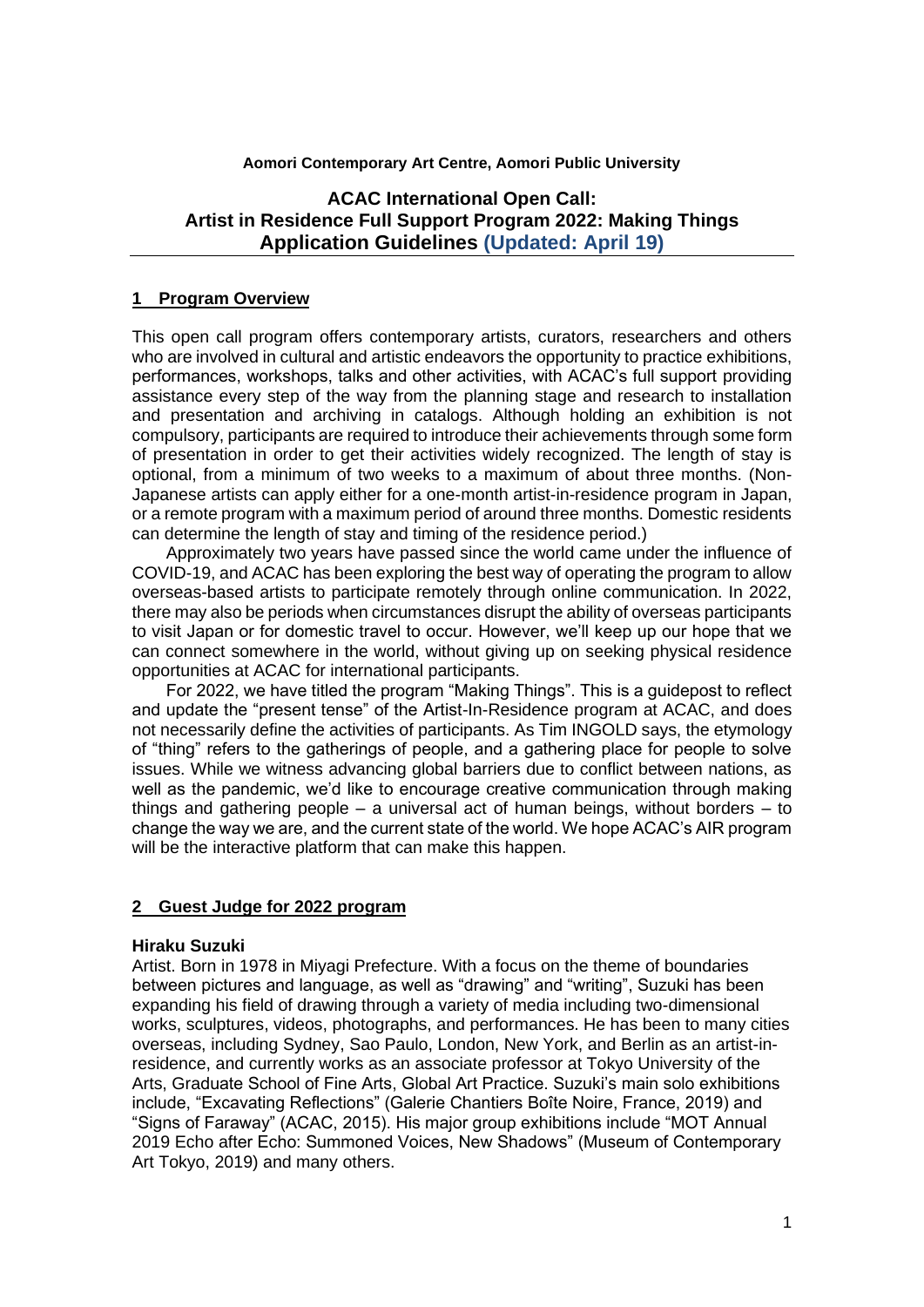### **3 Number of Participants**

1) Non-Japanese nationals living outside of Japan who will stay and work at ACAC (1 month: 30-day, 29-night): 1 person \*Those who can participate remotely if they are unable to travel to Japan.)

2) Non-Japanese nationals living outside of Japan who will participate remotely (a maximum of seven 2-week terms): 1 person \*Duplicate applications for both 1) and 2) are not allowed.

3) Residents of Japan who will stay and work at ACAC (selecting from one to seven 2 week terms): 2-3 people

## **4 Program Schedule**

#### **Residence Period**:

- 1) The period of stay at the ACAC for a person who is Non-Japanese nationals living outside of Japan must be chosen one month between September 8 (Thu) and December 14 (Wed), 2022.
- 3) The period of stay at the ACAC from Japan must be chosen from the following terms between September 8 (Thu) and December 14 (Wed), 2022. You must select at two and up to seven terms.
- 1.September 8 (Thu)―September 21 (Wed)
- 2.September 22 (Thu)―October 5 (Wed)
- 3. October 6 (Thu)—October 19 (Wed)
- 4.October 20 (Thu)―November 2 (Wed)
- 5. November 3 (Thu)—November 16 (Wed)
- 6.November 17 (Thu)―November 30 (Wed)
- 7.December 1 (Thu)―December 14 (Wed)

#### **Application Period:**

April 11 (Mon)―May 22 (Sun), 2021, 17:00 JST (GMT +9:00)

#### **Selection Schedule**:

May 22 (Sun), 17:00 JST (GMT +9:00) ------- Application Deadline Early June ------------------ Screening (By the ACAC curatorial team and guest judge) From mid to late June --- Invitations Sent

#### **5 How to Apply**

Screening by application form (see appendix) and a portfolio of up to 5 works. \*Please submit the application form by email by the following deadline.

*Application Deadline:May 22 (Sun), 2022 17:00 JST (GMT +9:00)*

Subject: AIR 2022 Application (Name) Address: [acac-air@acac-aomori.jp](mailto:acac-air@acac-aomori.jp)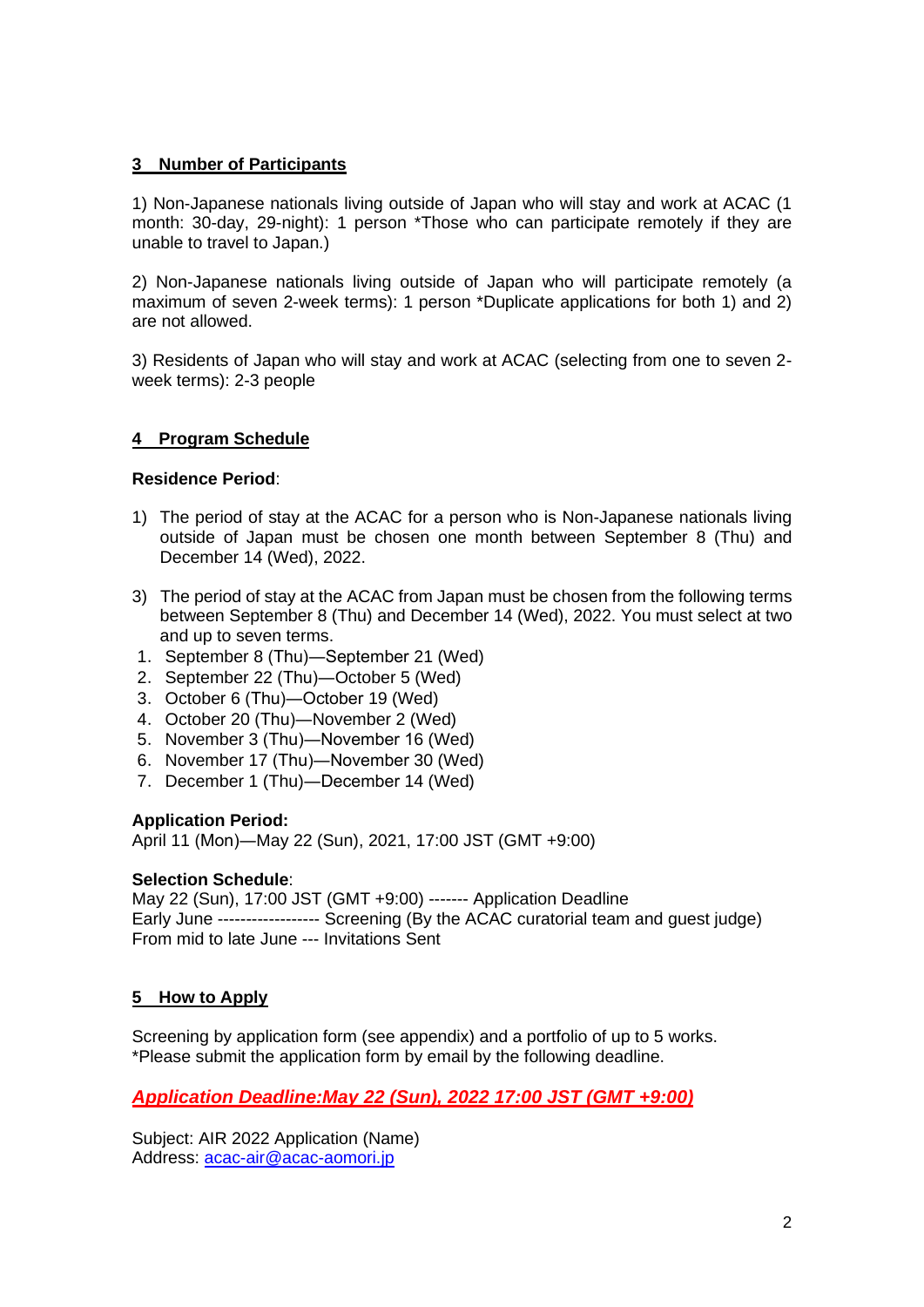### **Notes:**

- For the application form, please submit the second and subsequent pages as one PDF file.
- The total file size of the application form and portfolio should be no more than 5MB. Please compress them as a zipped file and send it to the above e-mail address.
- Please read page 1 of the application form carefully regarding the guidelines for the portfolio.
- An e-mail will be sent within a week to notify applicants if the documents have been received successfully. Please e-mail us if you don't receive this confirmation notice.

## **6 Screening and Notification**

Based on submitted materials, artists will be selected by the ACAC curatorial team and guest judge Mr. Hiraku Suzuki.

The applicants will be informed of the final decision by email from mid to late June.

# **7 Application Requirements**

## **Artist in Residence & Remote Participation**

- a) Individuals or groups engaged in artistic pursuits, including curators, researchers, artists, or otherwise. (Hereafter referred to as "the artist" regardless of background or genre.)
- b) The artist should understand the purpose of his or her visit to the ACAC and be able to stay or participate during the period for which they are invited.
- c) Artists who choose not to exhibit will instead participate in exchange programs, including artist talks, lectures, performances, workshops, and school visits.
- d) The artist should be able to explain their artwork and give lectures or workshops in English or Japanese as part of the exchange program.
- e) The artist should be in good health.
- f) The artist should be able to speak and understand basic English daily conversation.

## **Artist in Residence**

g) The artist should be independent and capable of working and living on their own.

- h) The artist is responsible for all setup and breakdown of exhibitions and events.
- i) The artist should be able to lead a community life with other artists on the program.

## **Remote Participation**

j) The artist will work with the ACAC in the setup and breakdown of exhibits and events.

## **8 When Holding an Exhibition**

Venue: Aomori Contemporary Art Centre (ACAC) and vicinity

- \*Following consultation with ACAC curators, exhibitions may be organized as separated exhibition in the same venue.
- \*The nature of the work required for the exhibition, and the location of the exhibition, will be decided after due consultation between the ACAC and the artists.
- \*In the event of remote participation, transportation of works will be decided after due consultation between the ACAC and the artist. (The ACAC will pay for expenses up to a certain amount.)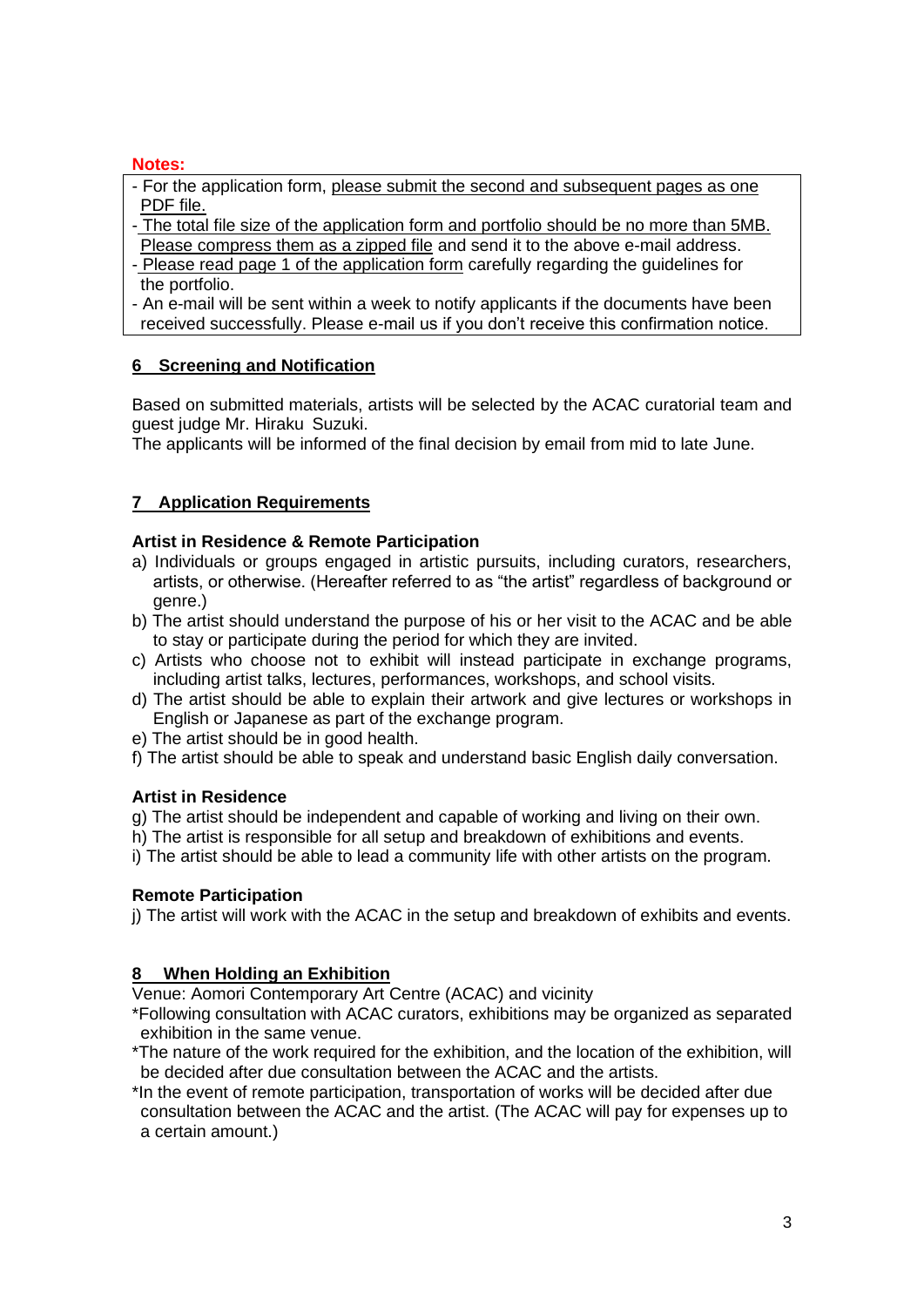## **9 Obligations of the Organizer and the Artist**

**The Organizer** and **the Artist** have the following obligations to each other throughout the duration of the program and enter into a contract on the basis of this. **In principle, it is a precondition that all successful applicants come alone to Aomori.** Artists can apply as a group or unit. In this case, the organizer considers 1 artist's group or unit as 1 artist and provides expenses only for 1 artist's expense.

If successful applicants wish to be accompanied by family members or an assistant, it is necessary to consult with the ACAC beforehand. Should the ACAC approve the Artist's request, the accompanying individuals may stay at the ACAC's facilities. In this case, the artist is financially responsible for paying both the travel fare and the accommodation fee (2,040 JPY per night) for the accompanying individual.

Each amount of money noted in this guideline includes tax.

| Subject                                                  | Nature of Obligation                                                                                                                                                                                                                                                                                                                                                                                                                                                                                                                                                                                             |  |
|----------------------------------------------------------|------------------------------------------------------------------------------------------------------------------------------------------------------------------------------------------------------------------------------------------------------------------------------------------------------------------------------------------------------------------------------------------------------------------------------------------------------------------------------------------------------------------------------------------------------------------------------------------------------------------|--|
| <b>Travel to Aomori</b>                                  |                                                                                                                                                                                                                                                                                                                                                                                                                                                                                                                                                                                                                  |  |
| <b>Travel expenses</b>                                   | THE ORGANIZER will pay the following travel expenses<br>according to the Aomori Public University's regulations:<br><domestic resident=""><br/>A railway fare to Aomori (one time round trip) from the train<br/>station nearest to the Artist's residence.<br/>*The ORGANIZER provides travel expenses after the<br/><b>ARTIST</b> arrival.<br/>*From overseas the amount payable is up to 150,000JPY,<br/>for domestic travel it is up to 70,000JPY.<br/>*The residence means the place for tax payment.<br/>*Expenses for the transportation of goods or materials must<br/>be paid by the Artist.</domestic> |  |
| <b>VIsa</b>                                              | <b>THE ARTIST</b> should make arrangements for a visa with<br>which they may enter Japan, if it is necessary. (All costs to<br>be borne by the artist.) Please contact us about obtaining a<br>visa after receiving your invitation.                                                                                                                                                                                                                                                                                                                                                                             |  |
| <b>Gallery Usage &amp; Events</b>                        |                                                                                                                                                                                                                                                                                                                                                                                                                                                                                                                                                                                                                  |  |
| <b>Activities</b>                                        | During the residency, THE ARTIST agrees to certain<br>activities, including organizing an exhibition or exchange<br>program, in addition to conducting activities such as research<br>and production in the pursuit of artistic expression.                                                                                                                                                                                                                                                                                                                                                                      |  |
| <b>Artist in Residence</b><br><b>Production Expenses</b> | THE ORGANIZER will provide 40,000 JPY per term<br>(80,000 JPY per a month) for production expenses deemed<br>necessary by the ORGANIZER (including costs for<br>materials, research, transportation, display, removal of the<br>exhibition, etc.).                                                                                                                                                                                                                                                                                                                                                               |  |
| <b>Remote Participation</b>                              | The ORGANIZER will provide 75,000 JPY for production                                                                                                                                                                                                                                                                                                                                                                                                                                                                                                                                                             |  |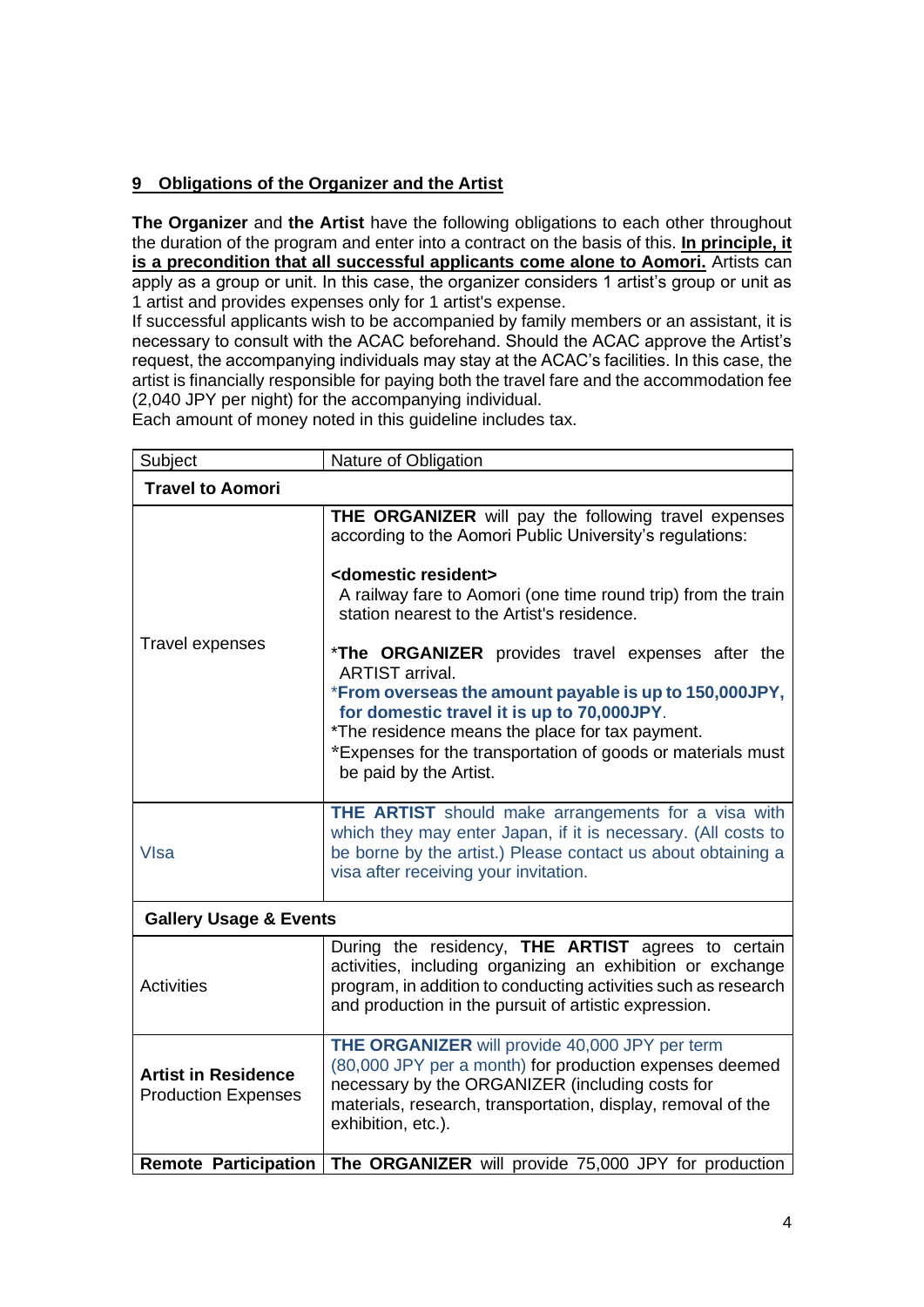| <b>Production Expenses</b>                       | expenses deemed necessary by the ORGANIZER (including<br>costs for materials, research, transportation, display,<br>removal of the exhibition, etc.).                                                                                                                                                                                                                                                                                                                                                                                                                                                                                                                                                                                                                                                                                                                                                                                                                                                                                                                                                                                                                |
|--------------------------------------------------|----------------------------------------------------------------------------------------------------------------------------------------------------------------------------------------------------------------------------------------------------------------------------------------------------------------------------------------------------------------------------------------------------------------------------------------------------------------------------------------------------------------------------------------------------------------------------------------------------------------------------------------------------------------------------------------------------------------------------------------------------------------------------------------------------------------------------------------------------------------------------------------------------------------------------------------------------------------------------------------------------------------------------------------------------------------------------------------------------------------------------------------------------------------------|
| Exhibition-related<br><b>Event Expenses</b>      | If an <b>ARTIST</b> holding an exhibition also organizes a separate<br>exchange program, THE ORGANIZER will provide 50,000<br>yen for exhibition-related event expenses.                                                                                                                                                                                                                                                                                                                                                                                                                                                                                                                                                                                                                                                                                                                                                                                                                                                                                                                                                                                             |
| <b>Studio</b>                                    | <b>THE ORGANIZER</b> will provide the artists with a studio in the<br>Creative Hall and display space in the Exhibition Hall at the<br>ACAC. (during the program period only)<br><b>THE ARTIST</b> must share the studio with other artists.                                                                                                                                                                                                                                                                                                                                                                                                                                                                                                                                                                                                                                                                                                                                                                                                                                                                                                                         |
| Care of Studio                                   | THE ORGANIZER will regularly sweep the studio, but THE<br><b>ARTIST</b> should keep their own studio clean. When THE<br>ARTIST leaves the ACAC, THE ARTIST should return the<br>studio to its original condition.                                                                                                                                                                                                                                                                                                                                                                                                                                                                                                                                                                                                                                                                                                                                                                                                                                                                                                                                                    |
| Artist Production at the ACAC                    |                                                                                                                                                                                                                                                                                                                                                                                                                                                                                                                                                                                                                                                                                                                                                                                                                                                                                                                                                                                                                                                                                                                                                                      |
| <b>Exhibition</b>                                | <b>Exhibition</b><br>--The location of each exhibition and the final contents of the<br>work proposal must be decided after due consultation<br>between the ACAC (curators) and THE ARTIST.<br>--Exhibitions consisting solely of past works are not<br>permitted.<br>-- For artist in residence productions: In principle, THE<br><b>ARTIST</b> should exhibit his or her work by him or herself<br>and care and maintain his or her own work by him or<br>herself during the exhibition.<br>-- For remote participation: Set up, care, and maintenance<br>of works will be done by ACAC staff after due consultation<br>between the ACAC and the artist.<br>-- THE ORGANIZER should prepare any materials necessary<br>for presentation (panels, explanatory captions, etc.) of the<br>artwork for the audience. Decisions on any such materials<br>shall be made after due consultation between THE ARTIST<br>and THE ACAC.<br>--In order to use the gallery without partitions, for group<br>exhibitions, it is necessary to discuss and coordinate the<br>installation of temporary walls and the use of headphones<br>when a work incorporates light or sound. |
| Handling<br>of the Works<br>after the Exhibition | -- For artist in residence productions: The works must be<br>temporary. THE ARTIST should be able to dismantle his or<br>her works by him or herself after the exhibition. Should the<br>artist wish to take that work produced during the residency<br>back home, THE ARTIST must pack his or her work alone<br>and pay any expenses involved in packing and shipping.<br>-- For remote participation: Transportation of works will be<br>decided after due consultation between THE ACAC and THE<br><b>ARTIST.</b> (The ACAC will pay for expenses up to a certain<br>amount.)                                                                                                                                                                                                                                                                                                                                                                                                                                                                                                                                                                                     |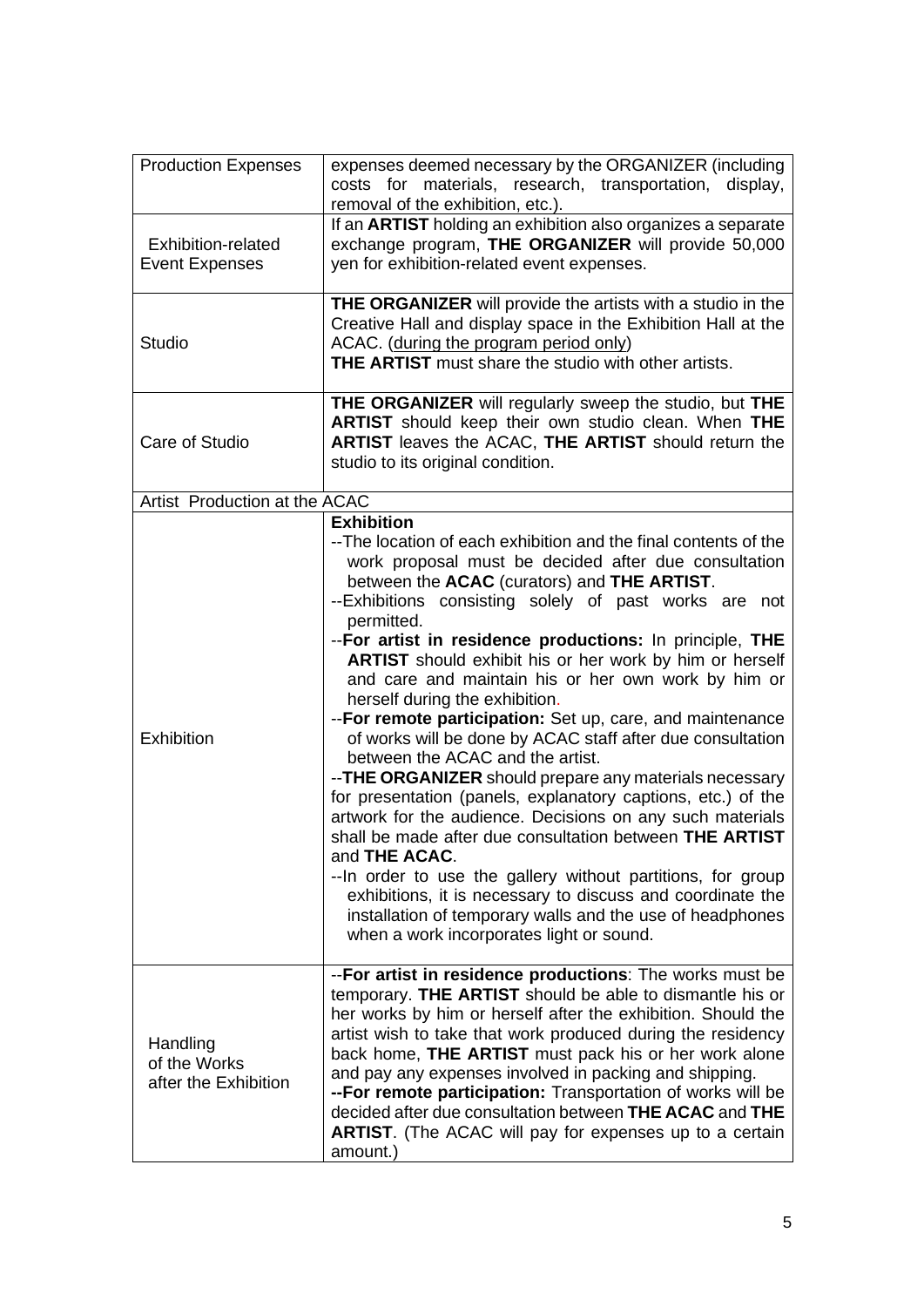| <b>Exchange Program</b>                                          | If THE ARTIST does not hold an exhibition, they must be<br>sure to hold one of the following exchange programs.<br>--Lecture<br>--Performance<br>--Workshop<br>--School visit<br><b>THE ORGANIZER</b> will pay the cost for any materials used in<br>such exchange programs after due consultation between<br><b>THE ARTIST and THE ACAC.</b>                                                                                                                                      |  |  |
|------------------------------------------------------------------|------------------------------------------------------------------------------------------------------------------------------------------------------------------------------------------------------------------------------------------------------------------------------------------------------------------------------------------------------------------------------------------------------------------------------------------------------------------------------------|--|--|
| <b>About Living at the ACAC</b>                                  |                                                                                                                                                                                                                                                                                                                                                                                                                                                                                    |  |  |
| Living Expenses                                                  | <b>THE ORGANIZER</b> will provide living costs according to the<br>Aomori public university's regulations for THE ARTIST.<br>(upper limit is 70 days' worth) The full amount of living<br>expenses is 303,160 JPY. For one term: 59,400 JPY<br>However, the living allowance will not be paid in the following                                                                                                                                                                     |  |  |
|                                                                  | cases:<br>-- When THE ARTIST goes outside Aomori for personal<br>travel.<br>-- In cases of late arrival to and/or early departure from the<br>ACAC.                                                                                                                                                                                                                                                                                                                                |  |  |
| Accommodation                                                    | THE ORGANIZER will provide the artist with residential<br>facilities at the ACAC during the program period (a private<br>single room / 19.44 $m2$ ).<br>THE ARTIST must share bathroom and kitchen facilities. The<br>facilities are self-catering.<br><b>THE ARTIST</b> must keep his or her private room and the<br>bathroom and kitchen facilities clean. When THE ARTIST<br>leaves the ACAC, THE ARTIST must return the residential<br>facilities to their original condition. |  |  |
| Internet                                                         | <b>THE ARTIST</b> can use wireless internet in our facilities.                                                                                                                                                                                                                                                                                                                                                                                                                     |  |  |
| Insurance                                                        | <b>THE ARTIST</b> is covered by injury insurance and sickness<br>insurance for the duration of the residency. Any past<br>illnesses, chronic diseases, or dental treatments are not<br>covered. THE ARTIST is free to enter private health<br>insurance policies.<br>Works presented at exhibitions and exchange programs are<br>not covered by insurance.                                                                                                                         |  |  |
| <b>Other</b>                                                     |                                                                                                                                                                                                                                                                                                                                                                                                                                                                                    |  |  |
| Cooperation with<br>Record of Activities,<br>and About Copyright | <b>THE ORGANIZER</b> will take pictures of works produced and<br>will film the production process in order to have a record of<br>all activities undertaken during the period of residency. THE<br><b>ARTIST</b> should cooperate with the recording of these<br>archives.<br><b>THE ARTIST</b> retains copyright of his or her work. However,                                                                                                                                     |  |  |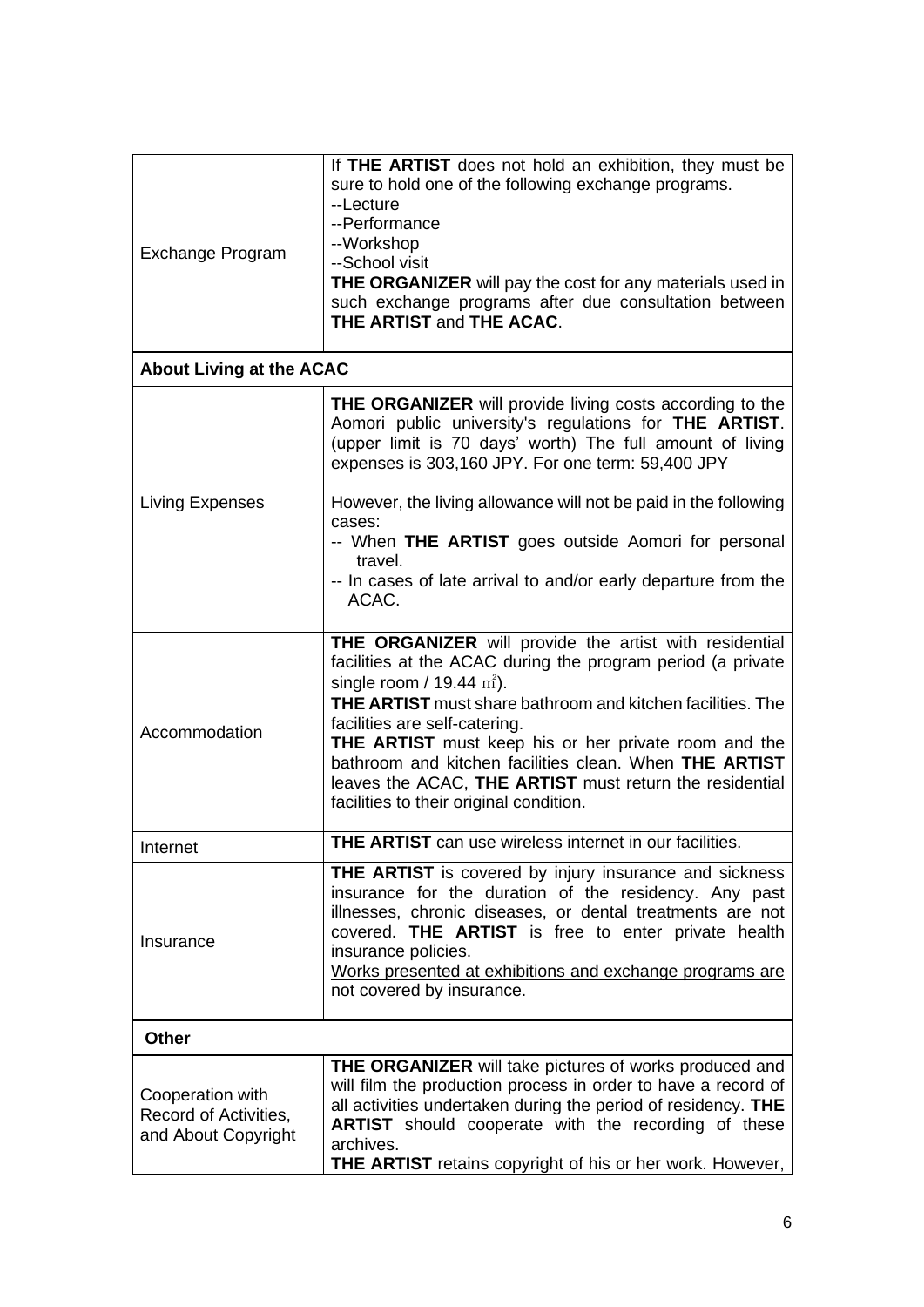|                                             | <b>THE ORGANIZER</b> reserves the right to record (photo, film,<br>etc.) these works, and the copyright of these archival<br>recordings is owned by the ACAC. The ACAC also retains<br>the right to use any such records for publicity purposes. Any<br>parties who have received the proper permission from THE<br><b>ORGANIZER</b> may use these records at no cost.                                                                                                                                                                                                         |
|---------------------------------------------|--------------------------------------------------------------------------------------------------------------------------------------------------------------------------------------------------------------------------------------------------------------------------------------------------------------------------------------------------------------------------------------------------------------------------------------------------------------------------------------------------------------------------------------------------------------------------------|
| About the Program<br>Catalogue              | THE ORGANIZER will produce a Program Catalog and<br>present 20 copies of the catalog to THE ARTIST.                                                                                                                                                                                                                                                                                                                                                                                                                                                                            |
| Cooperation with<br><b>Public Relations</b> | THE ARTIST should cooperate with public relations as much<br>as possible. However, it is possible to refuse when there is<br>fear of an invasion of the artist's privacy and/or interference<br>with the artist's work. In such cases, please consult with THE<br><b>ORGANIZER.</b>                                                                                                                                                                                                                                                                                            |
| Assistance for<br><b>Activities</b>         | Aside from ACAC staff members, the ACAC has an<br>independent volunteer organization that supports the<br>resident artists in the fields of creative assistance,<br>translation, and general living needs. The nature of the<br>support available will be decided after discussions with<br>participating artists, volunteers, and the organizer during the<br>orientation period.                                                                                                                                                                                             |
| About tax                                   | Please be aware that for those participating from countries<br>without tax treaties with Japan and countries with tax treaties<br>but for which taxes are not exempt, an income tax of<br>approximately 20% (20.42% in 2021) will be withheld from<br>the stipend provided. This includes both production and living<br>stipends. (Please contact your local embassy, consulate, or<br>other appropriate organization for more details.)<br>In addition, if you reside in a country that has tax treaties with<br>Japan, documents certifying your residence will be required. |
| About COVID-19                              | Depending on the situation of the COVID-19, the program<br>content may change. In that case, please note that the<br>handling will be decided in consultation with THE ARTISTS<br>and THE ORGANIZER.                                                                                                                                                                                                                                                                                                                                                                           |